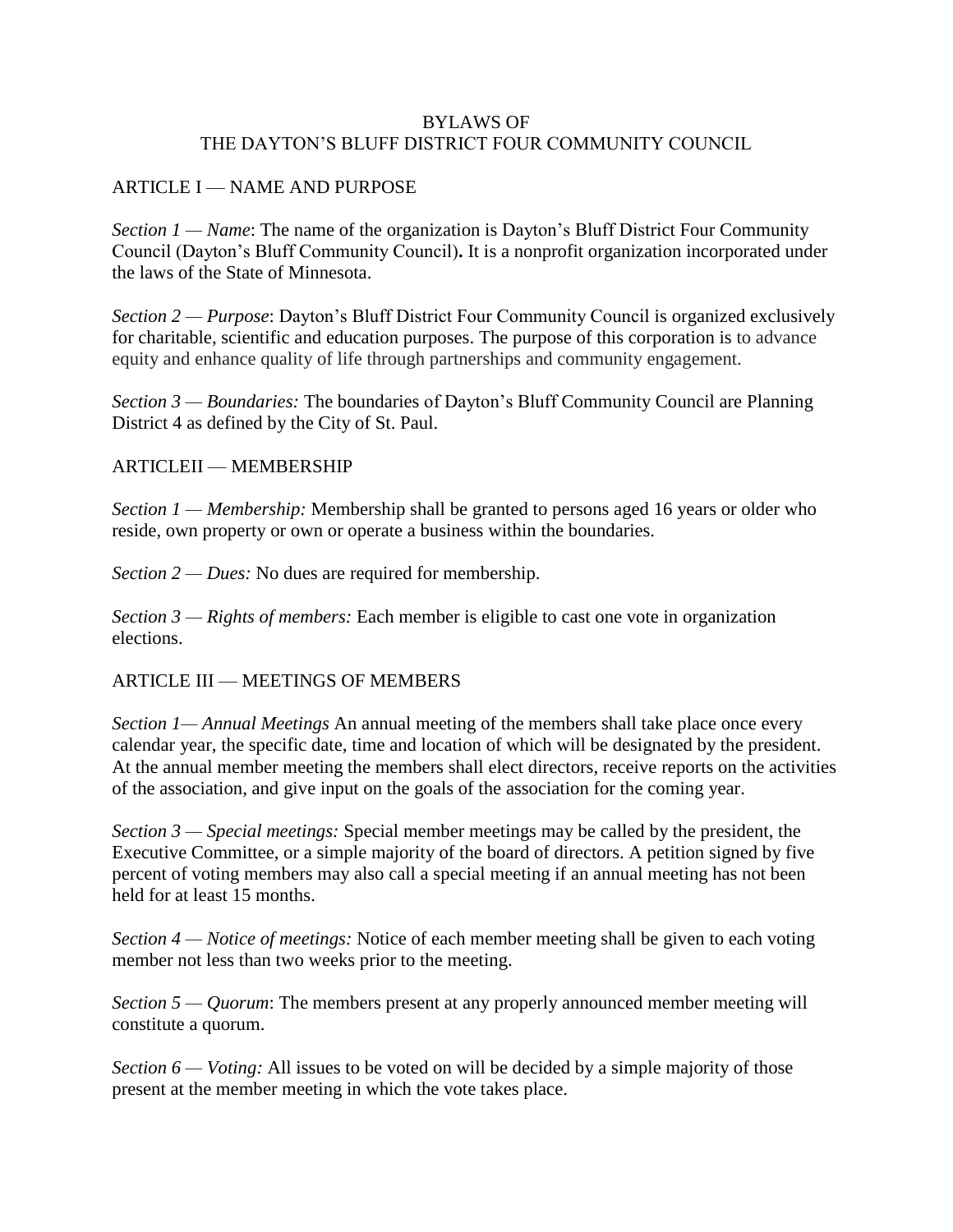# ARTICLE IV — BOARD OF DIRECTORS

*Section 1 — Board role, size, and compensation:* The board is responsible for overall policy and direction of the association and delegates responsibility of day-to-day operations to the staff and committees.

No director shall receive compensation other than reasonable expenses.

The board consists of 18 directors: four residents from each of the four sub-districts, plus one designated representatives from a businesses located within the boundaries, plus one student currently attending a post-secondary educational institution within the boundaries.

*Section 2 — Terms:* All directors shall serve two-year terms.

*Section 3 — Meetings and notice:* The board shall meet at least quarterly, at an agreed upon time and place. An official board meeting requires that each director have written notice at least one week in advance.

*Section 4 — Board elections:* New directors and current directors shall be elected or re-elected by the voting members at the annual meeting.

*Section 5 — Election procedures:* The Board is responsible for determining election procedures. Nine board positions shall be up for election at the annual meeting each year.

*Section 6 — Quorum:* A board meeting must be attended by at least fifty percent of the directors for business transactions to take place and motions to pass.

*Section 7 — Officers and Duties:* There are four officers of the board, consisting of a president, vice-president, secretary and treasurer. Their duties are as follows:

*The president* shall convene regularly scheduled board meetings, shall preside or arrange for other members of the Executive Committee to preside at each meeting in the following order: vice-president, secretary, treasurer.

*The vice-president* shall chair committees on special subjects as designated by the board.

*The secretary* shall be responsible for keeping records of board actions, including overseeing the taking of minutes at all board meetings, sending out meeting announcements, distributing copies of minutes and the agenda to each board member, and assuring that corporate records are maintained.

*The treasurer* shall chair the finance committee, assist in the preparation of the budget, help develop fundraising plans, and make financial information available to directors and the public.

*Section 8 — Vacancies:* When a vacancy on the board exists mid-term, the secretary must receive nominations for new directors from present directors at least one week in advance of a